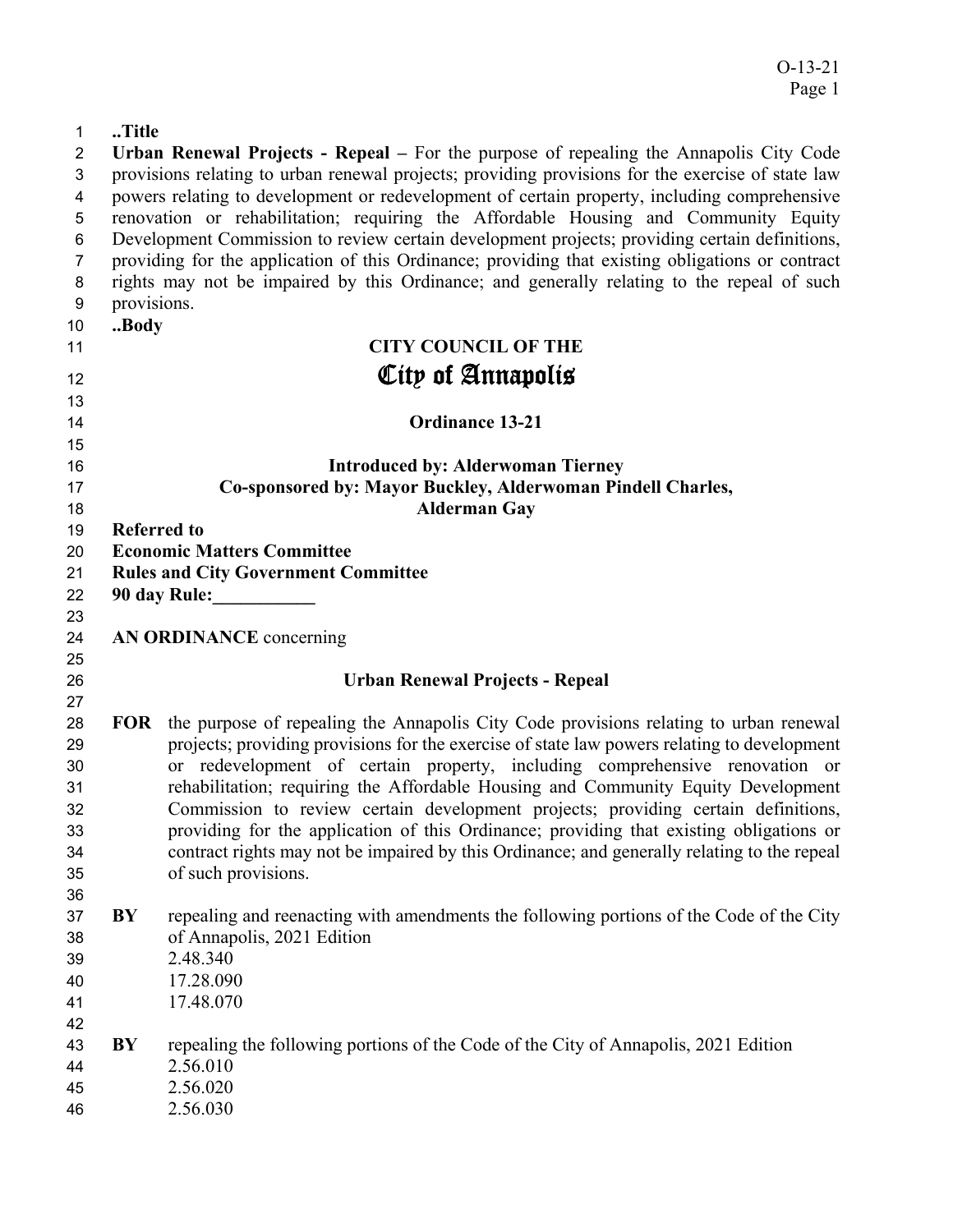O-13-21 Page 2

| 1              |        | 2.56.040                                                                                     |
|----------------|--------|----------------------------------------------------------------------------------------------|
| $\overline{2}$ |        | 2.56.050                                                                                     |
| 3              |        | 2.56.060                                                                                     |
| 4              |        | 2.56.070                                                                                     |
| 5              |        | 2.56.080                                                                                     |
| 6              |        | 2.56.100                                                                                     |
| 7              |        | 2.56.110                                                                                     |
| 8              |        | 2.56.120                                                                                     |
| 9              |        |                                                                                              |
| 10<br>11       | BY     | adding the following portion to the Code of the City of Annapolis, 2021 Edition<br>1.25.010  |
| 12             |        | 1.25.020                                                                                     |
| 13             |        |                                                                                              |
| 14             |        |                                                                                              |
| 15             |        | SECTION I: BE IT ESTABLISHED AND ORDAINED BY THE ANNAPOLIS CITY                              |
| 16             |        | <b>COUNCIL</b> that the Code of the City of Annapolis shall be amended to read as follows:   |
| 17             |        |                                                                                              |
| 18             |        |                                                                                              |
| 19             |        | <b>Title 1 - GENERAL PROVISIONS</b>                                                          |
| 20             |        | <b>CHAPTER 1.25 - ACQUISITION OF REAL PROPERTY FOR DEVELOPMENT OR</b>                        |
| 21             |        | <b>REDEVELOPMENT</b>                                                                         |
| 22             |        |                                                                                              |
| 23             |        | Section 1.25.010 - Authority - Procedure.                                                    |
| 24             |        |                                                                                              |
| 25             |        | CITY MAY EXERCISE THOSE POWERS AUTHORIZED BY<br><b>THE</b><br><b>THE</b>                     |
| 26             |        | ANNOTATED CODE OF MARYLAND, LOCAL GOVERNMENT ARTICLE SECTION 5-                              |
| 27             |        | 215, AS MAY BE AMENDED, IN CONNECTION WITH THE DEVELOPMENT OR                                |
| 28             |        | <b>INCLUDING</b><br><b>COMPREHENSIVE</b><br><b>RENOVATION</b><br>REDEVELOPMENT,<br><b>OR</b> |
| 29             |        | REHABILITATION, OF REAL PROPERTY INCLUDING SLUM AREAS AND BLIGHTED                           |
| 30             | AREAS. |                                                                                              |
| 31             |        |                                                                                              |
| 32             |        | Section 1.25.020 – Definitions.                                                              |
| 33             |        |                                                                                              |
| 34             |        | FOR THE PURPOSES OF THIS CHAPTER, THE FOLLOWING TERMS HAVE THEIR                             |
| 35             |        | <b>RESPECTIVE MEANINGS:</b>                                                                  |
| 36             |        |                                                                                              |
| 37             |        | 1. "SLUM AREA" MEANS ANY AREA WHERE DWELLINGS PREDOMINATE                                    |
| 38             |        | WHICH, BY REASON OF DEPRECIATION, OVERCROWDING, FAULTY                                       |
| 39             |        | ARRANGEMENT OR DESIGN, LACK OF VENTILATION, LIGHT OR SANITARY                                |
| 40             |        | FACILITIES, OR ANY COMBINATION OF THESE FACTORS, ARE                                         |
| 41             |        | DETRIMENTAL TO THE PUBLIC SAFETY, HEALTH OR MORALS.                                          |
| 42             |        |                                                                                              |
| 43             | 2.     | "BLIGHTED AREA" MEANS AN AREA IN WHICH A MAJORITY OF BUILDINGS                               |
| 44             |        | HAVE DECLINED IN PRODUCTIVITY BY REASON OF OBSOLESCENCE,                                     |
| 45             |        | DEPRECIATION OR OTHER CAUSES TO AN EXTENT THEY NO LONGER                                     |
| 46             |        | JUSTIFY FUNDAMENTAL REPAIRS AND ADEQUATE MAINTENANCE.                                        |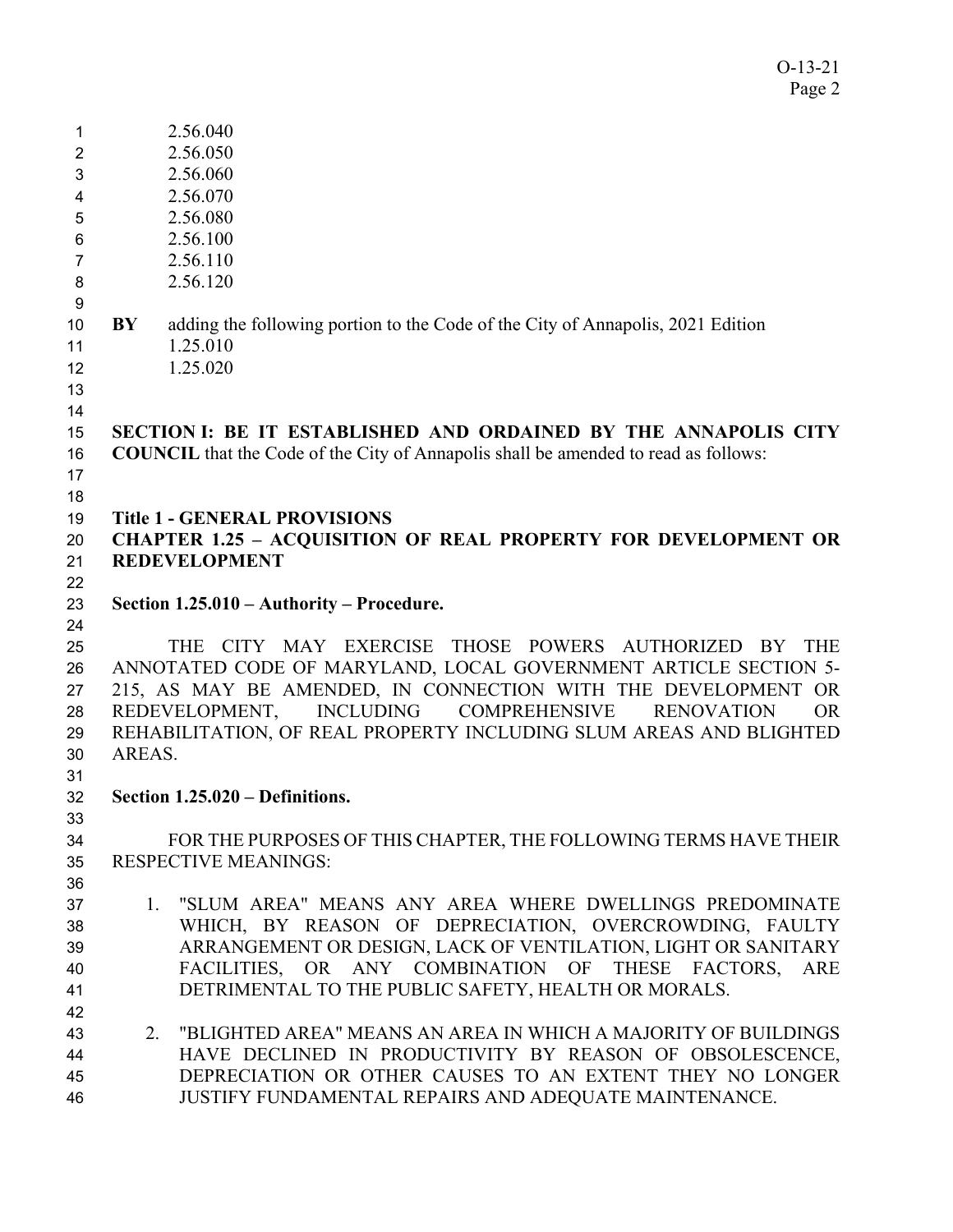- 
- 

### **Title 2 - ADMINISTRATION**

## **Chapter 2.48 - BOARDS, COMMISSIONS AND COMMITTEES**

**Section 2.48.340 Affordable Housing and Community Equity Development Commission.**  

- A. There is created an Affordable Housing and Community Equity Development Commission. The Commission consists of seven members three of whom are selected by the Housing and Human Welfare Committee of the City Council, the chair of the Housing Authority of the City of Annapolis Board of Commissioners, or the chair's designee, and three residents of the City who possess a demonstrated interest in housing and community development concerns and who shall be appointed by the Mayor and confirmed by the City Council. Each member shall serve for a term of three years, or until the member's successor is appointed and confirmed, 14 commencing on the first day of June, the term of no more than one member expiring each year.
- B. The Commission shall elect a chair and vice chair at its first meeting. The chair and vice chair shall serve for a term of one year. If the chair is unable to attend a meeting, the vice chair shall serve as acting chair for that meeting. The Commission shall meet monthly and special meetings may be called by the chair. The published agenda for each meeting may be revised by a majority vote of the members present. Action of the Commission shall be by majority vote of the members present. Four members of the Commission shall constitute a quorum for the transaction of business.
- C. The Affordable Housing and Community Equity Development Commission shall review and provide comments as necessary on the housing and community development projects initiated by the City, INCLUDING THE DEVELOPMENT OR REDEVELOPMENT, AND COMPREHENSIVE RENOVATION OR REHABILITATION, OF REAL PROPERTY INCLUDING SLUM AREAS AND BLIGHTED AREAS IN THE EXCERCISE OF POWERS AUTHORIZED BY THE ANNOTATED CODE OF MARYLAND, LOCAL GOVERNMENT ARTICLE SECTION 5-215, AS MAY BE AMENDED, study and advise the City Council on strategies to improve the housing stock in the City, and recommend policy initiatives and changes in law and regulation to accomplish the objectives of the City Council in affirmatively furthering fair housing.
- 

### **Chapter 2.56 - URBAN RENEWAL PROJECTS**

- **2.56.010 Definitions.**
- 
- The following terms, wherever used or referred to in this chapter, shall have the following meanings, unless a different meaning clearly is indicated by the context:
- A. "Blighted area" means an area in which a majority of buildings have declined in productivity by reason of obsolescence, depreciation or other causes to an extent they no longer justify fundamental repairs and adequate maintenance.
- B. "Bonds" means any bonds (including refunding bonds) notes, interim certificates, certificates of indebtedness, debentures or other obligations.
- C. "Federal Government" includes the United States of America or any agency or instrumentality, corporate or otherwise, of the United States of America.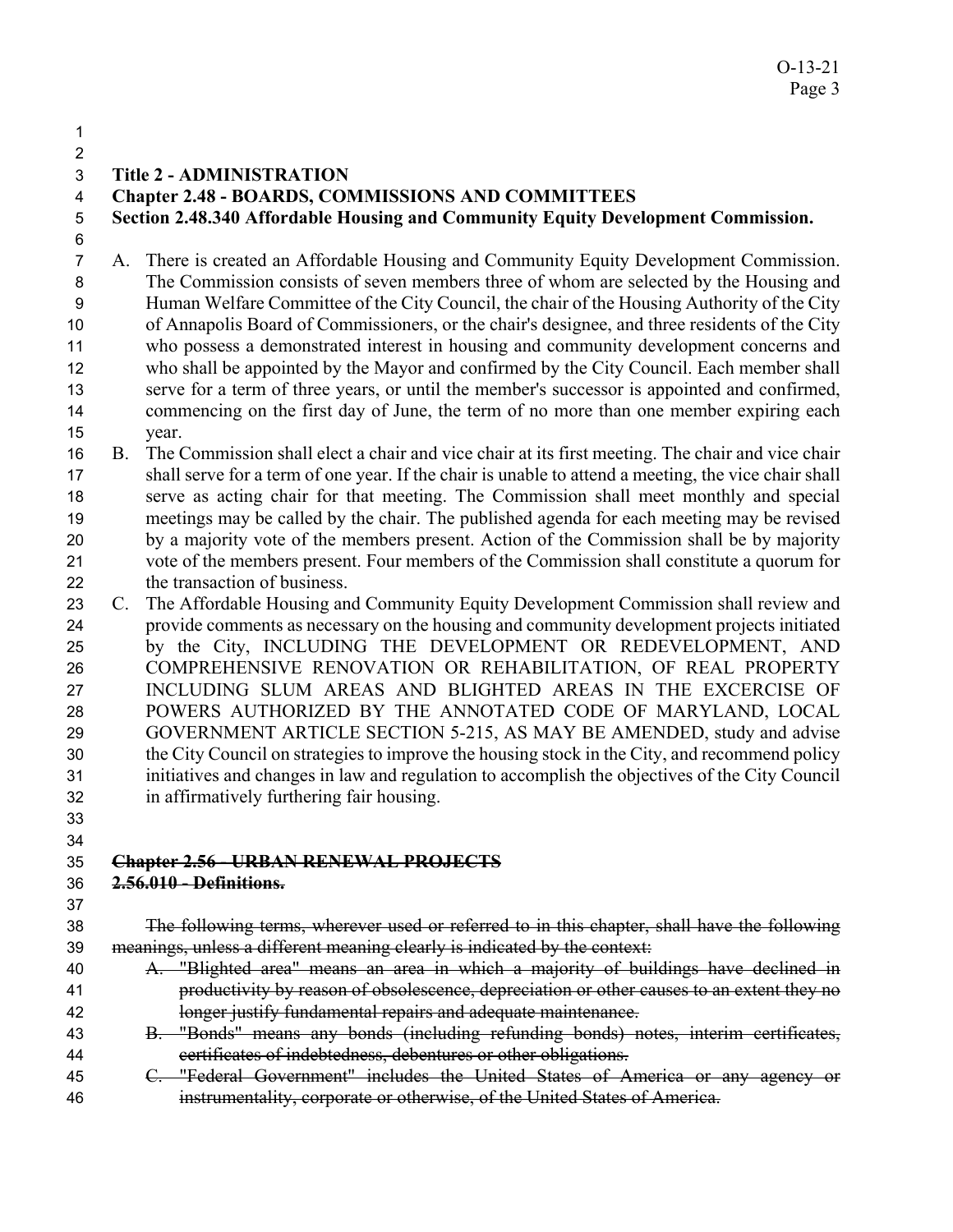| 1        | D. "Person" means any individual, firm, partnership, corporation, company, association,                |
|----------|--------------------------------------------------------------------------------------------------------|
| 2        | joint stock association or body politic, and includes any trustee, receiver, assignee or other         |
| 3        | person acting in similar representative capacity.                                                      |
| 4        | E. "Slum area" means any area where dwellings predominate which, by reason of                          |
| 5        | depreciation, overcrowding, faulty arrangement or design, lack of ventilation, light or                |
| 6        | sanitary facilities, or any combination of these factors, are detrimental to the public safety,        |
| 7        | health or morals.                                                                                      |
| 8        | F. "Urban renewal area" means a slum area or a blighted area or a combination thereof which            |
| 9        | the municipality designates as appropriate for an urban renewal project.                               |
| 10       | G. "Urban renewal plan" means a plan, as it exists from time to time, for an urban renewal             |
| 11       | project, which plan shall be sufficiently complete to indicate the land acquisition,                   |
| 12       | demolition and removal of structures, redevelopment, improvements, and rehabilitation,                 |
| 13       | as may be proposed to be carried out in the urban renewal area, zoning and planning                    |
| 14       | changes, if any, land uses, maximum density and building requirements.                                 |
| 15       | H. "Urban renewal project" means undertakings and activities of a municipality in an urban             |
| 16       | renewal area for the elimination and for the prevention of the development or spread of                |
| 17       | slums and blight, and may involve slum clearance and redevelopment in an urban renewal                 |
| 18       | area, or rehabilitation or conservation in an urban renewal area, or any combination or                |
| 19       | part of these in accordance with an urban renewal plan. The undertakings and activities                |
| 20       | may include:                                                                                           |
| 21       | 1. Acquisition of a slum area or a blighted area or portion thereof;                                   |
| 22       | 2. Demolition and removal of buildings and improvements;                                               |
| 23       | 3. Installation, construction or reconstruction of streets, utilities, parks, playgrounds,             |
| 24       | and other improvements necessary for carrying out in the urban renewal area the                        |
| 25       | urban renewal objectives of this chapter in accordance with the urban renewal plan;                    |
| 26       | 4. Disposition of any property acquired in the urban renewal area, including sale, initial             |
| 27       | leasing or retention by the municipality itself, at its fair value for uses in accordance              |
| 28       | with the urban renewal plan;                                                                           |
| 29       | 5. Carrying out plans for a program of voluntary or compulsory repair and rehabilitation               |
| 30       | of buildings or other improvements in accordance with the urban renewal plan;                          |
| 31       | 6. Acquisition of any other real property in the urban renewal area where necessary to                 |
| 32       | eliminate unhealthful, unsanitary or unsafe conditions, lessen density, eliminate                      |
| 33       | obsolete or other uses detrimental to the public welfare, or otherwise to remove or                    |
| 34       | prevent the spread of blight or deterioration, or to provide land for needed public                    |
| 35       | facilities; and                                                                                        |
| 36       | The preservation, improvement or embellishment of historic structures or                               |
| 37       | monuments.                                                                                             |
| 38       |                                                                                                        |
| 39<br>40 | 2.56.020 - Powers of City.                                                                             |
| 41       | The City may carry out urban renewal projects which are limited to slum clearance in slum or           |
| 42       | blighted areas and redevelopment or the rehabilitation of slum or blighted areas; may acquire, in      |
| 43       | connection with such projects, within the corporate limits, land and property of every kind and any    |
| 44       | right, interest, franchise, easement or privilege therein, including land or property and any right or |
| 45       | interest therein already devoted to public use, by purchase, lease, gift, condemnation or any other    |

legal means; and may sell, lease, convey, transfer or otherwise dispose of any of the land or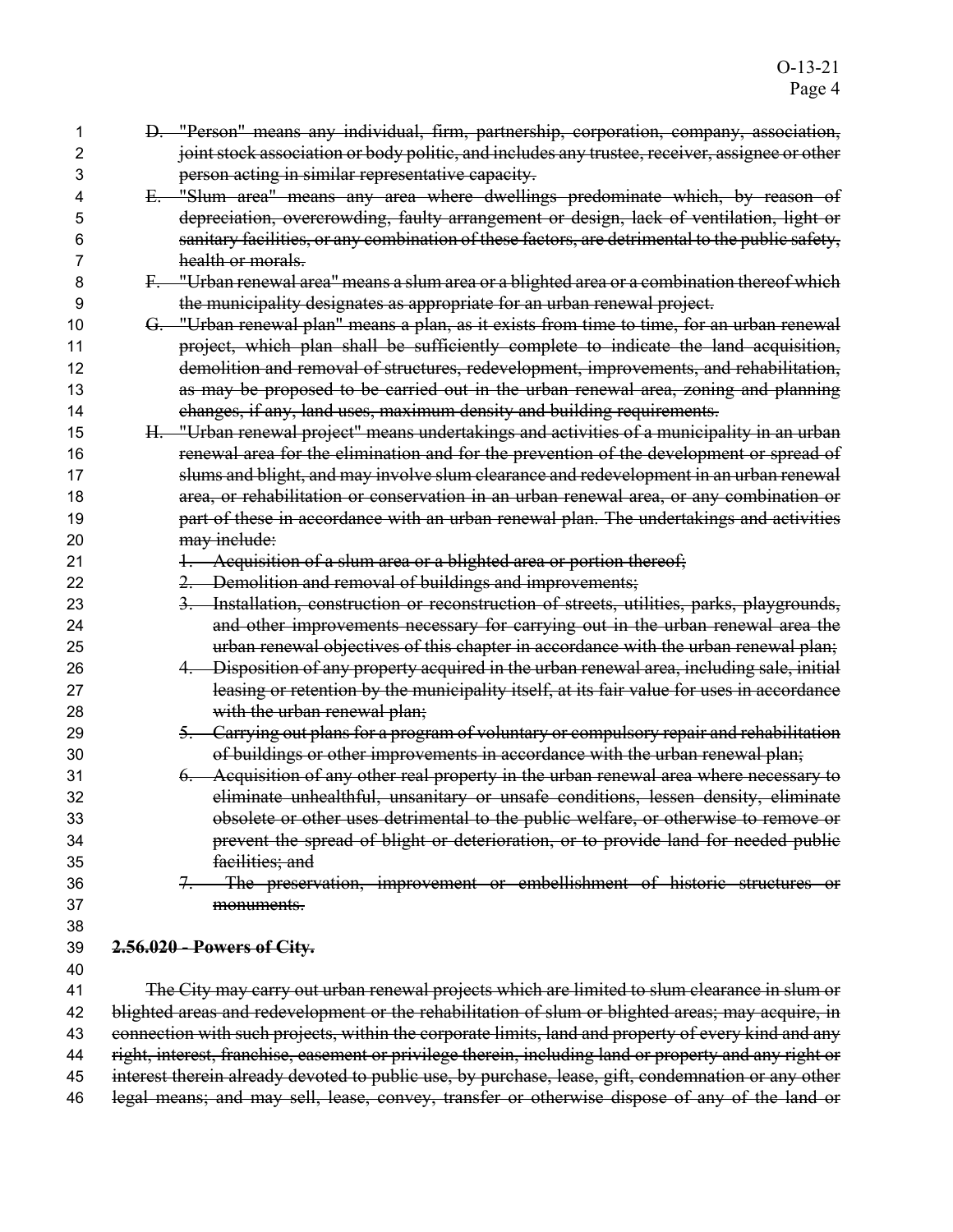| 1  | property, regardless of whether or not it has been developed, redeveloped, altered or improved and  |
|----|-----------------------------------------------------------------------------------------------------|
| 2  | irrespective of the manner or means in or by which it may have been acquired, to any private,       |
| 3  | public or quasi-public corporation, partnership, association, person or other legal entity. No land |
| 4  | or property taken by the City for any of the purposes mentioned in this chapter or in connection    |
| 5  | with the exercise of any of the powers, which by this chapter are granted to the City by exercising |
| 6  | the power of eminent domain, shall be taken without just compensation, as agreed upon between       |
| 7  | the parties, or awarded by a jury, being first paid or tendered to the party entitled to such       |
| 8  | compensation. All land or property needed or taken by the exercise of the power of eminent domain   |
| 9  | by the City for any of the purposes mentioned in this chapter or in connection with the exercise of |
| 10 | any of the powers granted by this chapter is declared to be needed or taken for public uses and     |
| 11 | purposes. Any or all of the activities authorized pursuant to this section constitute governmental  |
| 12 | functions undertaken for public uses and purposes and the power of taxation may be exercised,       |
| 13 | public funds expended and public credit extended in furtherance thereof. The City is granted the    |
| 14 | following additional powers which are found and declared to be necessary and proper to carry into   |
| 15 | full force and effect the specific powers hereinbefore granted and to fully accomplish the purposes |
| 16 | and objects contemplated by this section:                                                           |
| 17 | A. To make or have made all surveys and plans necessary to the carrying out of the purposes         |
| 18 | of this chapter and to adopt or approve, modify and amend these plans, which plans may              |
| 19 | include but shall not be limited to:                                                                |
| 20 | 1. Plans for carrying out a program of voluntary or compulsory repair and rehabilitation            |
| 21 | of buildings and improvements,                                                                      |
| 22 | 2. Plans for the enforcement of codes and regulations relating to the use of land and the           |
| 23 | use and occupancy of buildings and improvements and to the compulsory repair,                       |
| 24 | rehabilitation, demolition, or removal of buildings and improvements, and                           |
| 25 | 3. Appraisals, title searches, surveys, studies, and other plans and work necessary to              |
| 26 | prepare for the undertaking of urban renewal projects and related activities; and to                |
| 27 | apply for, accept and utilize grants of funds from the Federal Government for these                 |
| 28 | purposes;                                                                                           |
| 29 | B. To prepare plans for the relocation of persons (including families, business concerns and        |
| 30 | others) displaced from an urban renewal area, and to make relocation payments to or with            |
| 31 | respect to such persons for moving expenses and losses of property for which                        |
| 32 | reimbursement or compensation is not otherwise made, including the making of such                   |
| 33 | payments financed by the Federal Government;                                                        |
| 34 | C. To appropriate funds and make expenditures as may be necessary to carry out the                  |
| 35 | purposes of this chapter, and to levy taxes and assessments for these purposes; to borrow           |
| 36 | money and to apply for and accept advances, loans, grants, contributions and any other              |
| 37 | form of financial assistance from the Federal Government, the State, County or other                |
| 38 | public bodies, or from any sources, public or private, for the purposes of this chapter, and        |
| 39 | to give security as may be required; to invest any urban renewal funds held in reserve or           |
| 40 | sinking funds or any such funds not required for immediate disbursement, in property or             |
| 41 | securities which are legal investments for other municipal funds;                                   |
| 42 | D. To hold, improve, clear or prepare for redevelopment any property acquired in connection         |
| 43 | with urban renewal projects; to mortgage, pledge, hypothecate or otherwise encumber                 |
| 44 | such property; to insure or provide for the insurance of that property or operations of the         |
| 45 | City against any risks or hazards, including the power to pay premiums on any such                  |
| 46 | msurance;                                                                                           |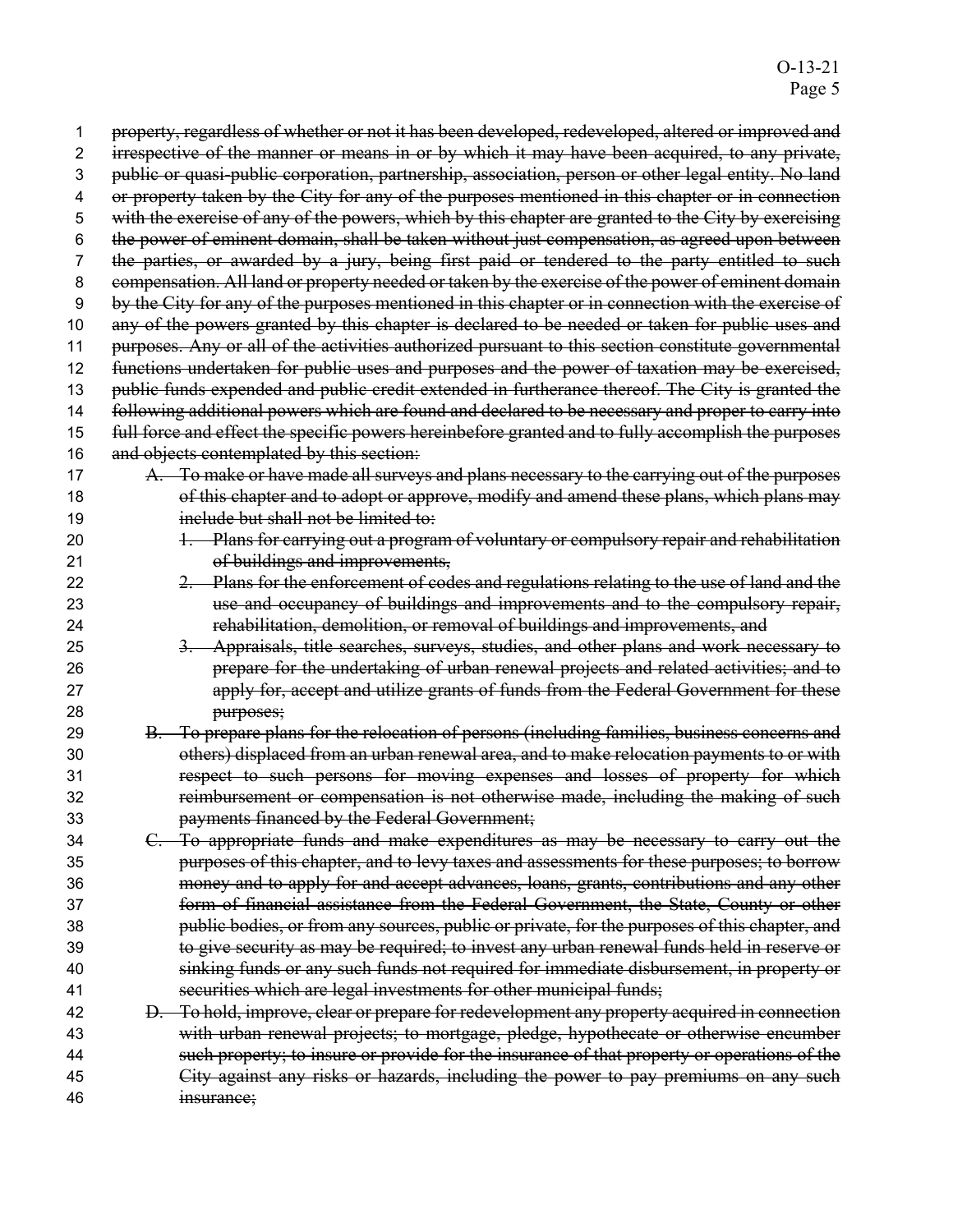| 1  | E. To make and execute all contracts and other instruments necessary or convenient to the          |
|----|----------------------------------------------------------------------------------------------------|
| 2  | exercise of its powers under this chapter, including the power to enter into agreement             |
| 3  | with other public bodies or agencies (which agreements may extend over any period,                 |
| 4  | notwithstanding any provision or rule of law to the contrary), and to include in any               |
| 5  | contract for financial assistance with the Federal Government for or with respect to an            |
| 6  | urban renewal project and related activities such conditions imposed pursuant to Federal           |
| 7  | laws as the City deems reasonable and appropriate;                                                 |
| 8  | F. To enter into any building or property in any urban renewal area in order to make               |
| 9  | inspections, surveys, appraisals, soundings or test borings, and to obtain an order for this       |
| 10 | purpose from the circuit court for the County in which the City is situated in the event           |
| 11 | entry is denied or resisted;                                                                       |
| 12 | G. To plan, replan, install, construct, reconstruct, repair, close or vacate streets, roads,       |
| 13 | sidewalks, public utilities, parks, playgrounds and other public improvements in                   |
| 14 | connection with an urban renewal project, and to make exceptions from building                     |
| 15 | regulations;                                                                                       |
| 16 | H. To generally organize, coordinate and direct the administration of the provisions of this       |
| 17 | chapter as they apply to the City in order that the objective of remedying slum and                |
| 18 | blighted areas and preventing the causes thereof within the City may be most effectively           |
| 19 | promoted and achieved;                                                                             |
| 20 | I. To exercise all or any part or combination of powers granted in this chapter.                   |
| 21 |                                                                                                    |
| 22 | 2.56.030 - Urban Renewal Agency.                                                                   |
| 23 |                                                                                                    |
| 24 | A. The City itself may exercise all the powers granted by this chapter or, if by ordinance adopted |
| 25 | by two-thirds vote of the City Council, it determines the action to be in the public interest,     |
| 26 | may elect to have these powers exercised by a separate body politic and corporate, which shall     |
| 27 | be known and styled as the Annapolis urban renewal authority, as provided in this chapter. In      |
| 28 | the event the City Council makes this determination, it shall proceed to establish a separate      |
| 29 | body politic and corporate to undertake in the City the activities authorized by this section.     |
| 30 | The ordinance shall include provisions establishing the number of members of the separate          |
| 31 | body politic and corporate, the manner of their appointment and removal, the terms of the          |
| 32 | members and their compensation. The ordinance may include additional provisions relating           |
| 33 | to the organization of such a separate body politic and corporate as may be necessary.             |
| 34 | B. At any time after the original adoption of an ordinance by the City Council establishing a      |
| 35 | separate body politic and corporate, the City, by an ordinance adopted by a two-thirds vote of     |
| 36 | the City Council, if it determines the action to be in the public interest, may modify, amend,     |
| 37 | restrict, expand, revoke, rescind or terminate any or all of the powers which it had theretofore   |
| 38 | granted to the separate body politic and corporate pursuant to the provisions of this chapter,     |
| 39 | and the City, by an ordinance adopted by a two-thirds vote of the City Council, if it determines   |
| 40 | the action to be in the public interest, may terminate or abolish a separate body politic and      |
| 41 | corporate theretofore established by it pursuant to the provisions of this chapter, and transfer   |
| 42 | the powers granted by it to a separate body politic and corporate to any department or             |
| 43 | departments of the City itself or it may re-exercise all of the powers itself. In the event the    |
| 44 | City Council enacts an ordinance, pursuant to the provisions of this chapter, establishing a       |
| 45 | separate body politic and corporate, all of the powers by this subheading granted to the           |
| 46 | municipality, from the effective date of the ordinance, shall be vested in the separate body       |
|    |                                                                                                    |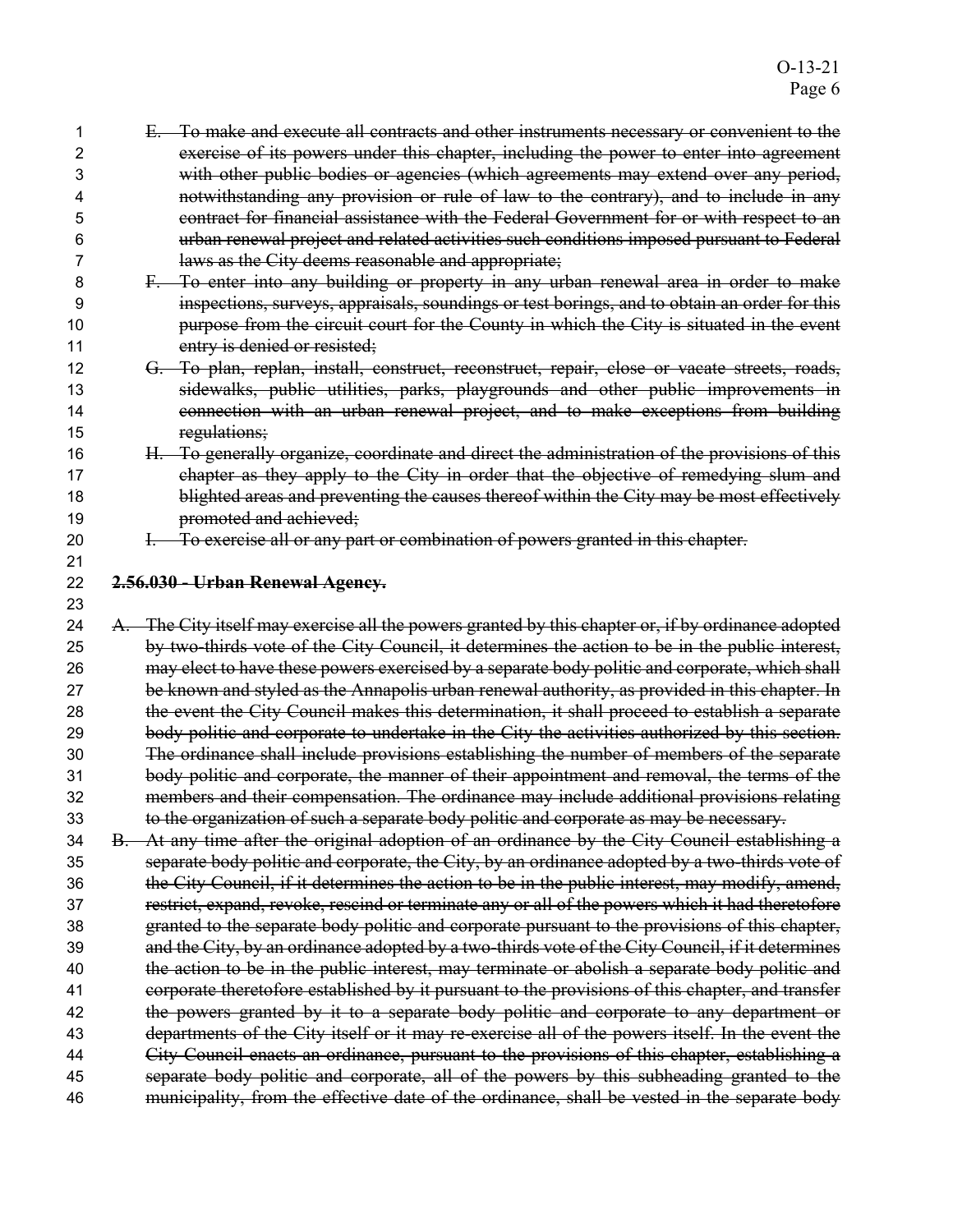| 1  | politic and corporate thereby established, except any powers specifically reserved by the City     |
|----|----------------------------------------------------------------------------------------------------|
| 2  | unto itself as set forth in the ordinance and, in any event:                                       |
| 3  | The power to pass a resolution to initiate an urban renewal project pursuant to Section<br>$+$     |
| 4  | 2.56.040;                                                                                          |
| 5  | 2. The power to issue general obligation bonds pursuant to Section 2.56.110;                       |
| 6  | 3. The power to appropriate funds, and to levy taxes and assessments pursuant to Section           |
| 7  | $2.56.020(C)$ .                                                                                    |
| 8  |                                                                                                    |
| 9  | 2.56.040 - Initiation of project.                                                                  |
| 10 |                                                                                                    |
| 11 | In order to initiate an urban renewal project, the City Council, by a two-thirds vote, shall adopt |
| 12 | a resolution which:                                                                                |
| 13 | A. Finds that one or more slum or blighted areas exist in the City;                                |
| 14 | B. Locates and defines the slum or blighted areas;                                                 |
| 15 | C. Finds that the rehabilitation or redevelopment, or a combination of rehabilitation and          |
| 16 | redevelopment, of the area or areas, is necessary in the interest of the public health, safety,    |
| 17 | morals or welfare of the residents of the City.                                                    |
| 18 |                                                                                                    |
| 19 | 2.56.050 - Plan - Preparation.                                                                     |
| 20 |                                                                                                    |
| 21 | A. The City, in order to carry out the purposes of this chapter, shall prepare or cause to be      |
| 22 | prepared an urban renewal plan for slum or blighted areas in the City, and shall formally          |
| 23 | approve the plan. Prior to its approval of an urban renewal project, the City shall submit the     |
| 24 | plan to the planning body of the City for review and recommendations as to its conformity          |
| 25 | with the master plan for the development of the City as a whole. The planning body shall           |
| 26 | submit its written recommendation with respect to the proposed urban renewal plan to the City      |
| 27 | within sixty days after receipt of the plan for review; upon receipt of the recommendations of     |
| 28 | the planning body or, if no recommendations, the City may proceed with a public hearing on         |
| 29 | the proposed urban renewal project. The City shall hold a public hearing on an urban renewal       |
| 30 | project after giving public notice by publication in a newspaper having a general circulation      |
| 31 | within the corporate limits. The notice shall describe the time, date, place and purpose of the    |
| 32 | hearing, shall generally identify the urban renewal area covered by the plan, and shall outline    |
| 33 | the general scope of the urban renewal project under consideration. Following the hearing, the     |
| 34 | City may approve an urban renewal project and the plan therefor if it finds that:                  |
| 35 | A feasible method exists for the location of any families who will be displaced from the           |
| 36 | urban renewal area in decent, safe and sanitary dwelling accommodations within their               |
| 37 | means and without undue hardship to such families;                                                 |
| 38 | 2. The urban renewal plan substantially conforms to the master plan of the City as a whole;        |
| 39 | and                                                                                                |
| 40 | 3. The urban renewal plan will afford maximum opportunity, consistent with the sound               |
| 41 | needs of the City as a whole, for the rehabilitation or redevelopment of the urban renewal         |
| 42 | area by private enterprise.                                                                        |
| 43 | B. No original urban renewal plan shall take effect until thirty days after the completion of the  |
| 44 | procedure set forth in subsection A of this section. If during the thirty-day period a petition is |
| 45 | presented to the City Council signed by ten percent of the qualified voters of the City            |
| 46 | requesting a referendum of the original urban renewal plan, then it shall be the duty of the       |
|    |                                                                                                    |
|    |                                                                                                    |
|    |                                                                                                    |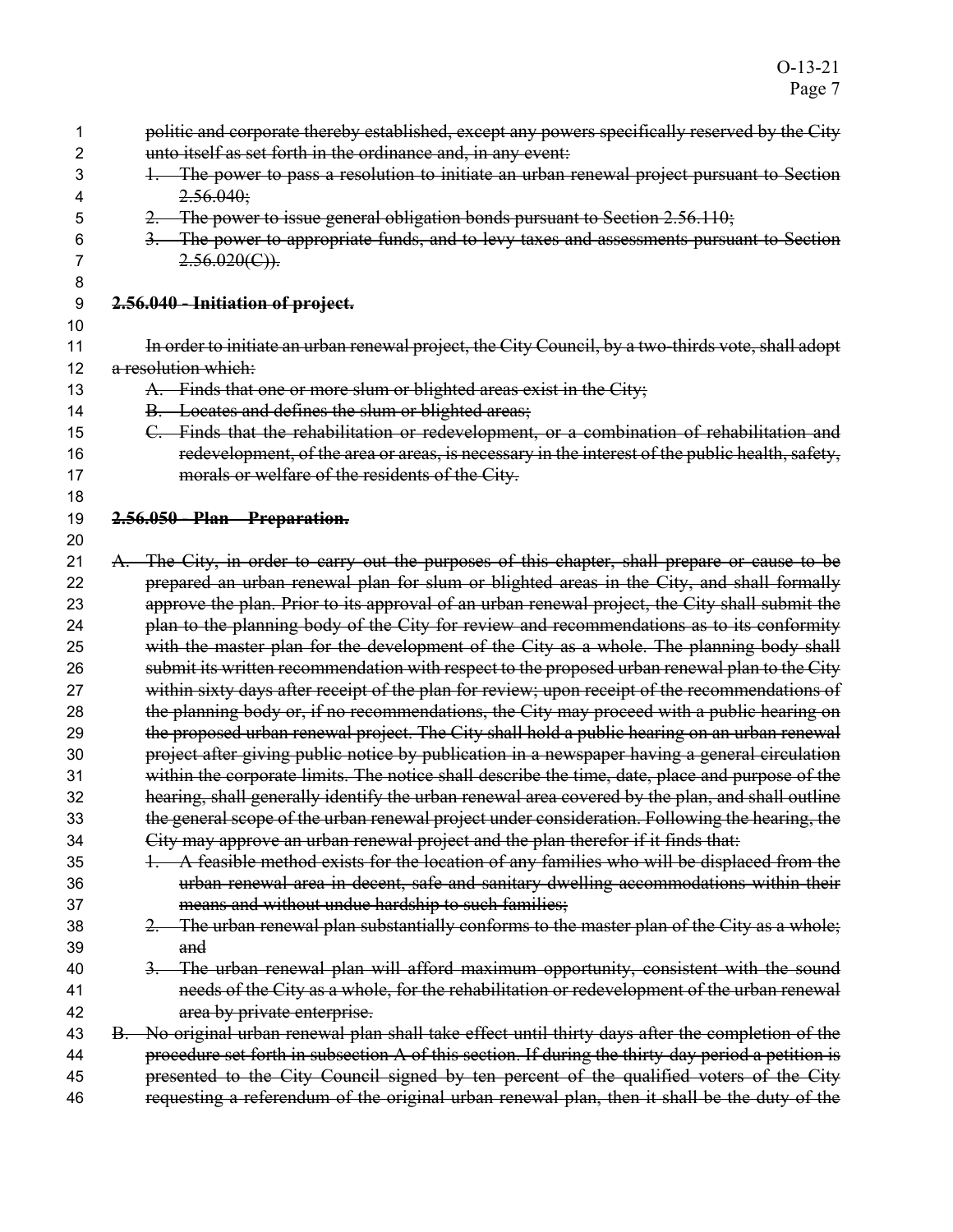City Council to submit the plan, for approval or rejection, to the qualified voters of the City. The City Council may call a special election for this purpose to submit the plan to the qualified voters at a general election, provided in either event that the question be so submitted within six months of the expiration of the aforesaid thirty-day period. The City Council may do all things necessary in connection with the election, including but not limited to, fixing the time the polls shall be open, designating officials, providing ballots and all other things necessary or proper for the conduct of the election. Any original urban renewal plan so subjected to referendum shall take effect upon receiving a majority of votes cast at the election as set out in this section and not otherwise. The hours of opening and closing the polls at any election held under this provision shall be the same as the hours for polling places at primary and 11 general elections in the County.

#### **2.56.060 - Plan—Modifications.**

An urban renewal plan may be modified at any time, provided that if modified after the lease or sale of real property in the urban renewal project area, the modification may be conditioned 17 upon such approval of the owner, lessee or successor in interest as the City deems advisable and 18 in any event shall be subject to such rights at law or in equity as a lessee or purchaser, or his successor or successors in interest, may be entitled to assert. Where the proposed modification will substantially change the urban renewal plan as previously approved by the City, the modification 21 shall be formally approved by the City, as in the case of an original plan. 

#### **2.56.070 - Plan—Approval.**

Upon the approval by the City of an urban renewal plan or of any modification of the plan, 26 the plan or modification shall be deemed to be in full force and effect for the respective urban 27 renewal area and the City may then cause the plan or modification to be carried out in accordance 28 with its terms.

 

#### **2.56.080 - Disposal of property in area.**

A. The City may sell, lease or otherwise transfer real property or any interest therein acquired for it by an urban renewal project, for residential, recreational, commercial, industrial, educational or other uses or for public use, or may retain the property or interest for public use, in accordance with the urban renewal plan, subject to covenants, conditions and restrictions, including covenants running with the land, as it may deem to be necessary or desirable to assist in preventing the development or spread of future slums or blighted area or to otherwise carry out the purposes of this section. The purchasers or lessees and their successors and assigns shall be obligated to devote the real property only to the uses specified in the urban 40 renewal plan, and may be obligated to comply with other requirements as the City may 41 determine to be in the public interest, including the obligation to begin within a reasonable 42 time any improvements on the real property required by the urban renewal plan. The real property or interest shall be sold, leased, otherwise transferred, or retained at not less than its fair value for uses in accordance with the urban renewal plan. In determining the fair value of 45 real property for uses in accordance with the urban renewal plan, the City shall take into account and give consideration to the uses provided in the plan; the restrictions upon, and the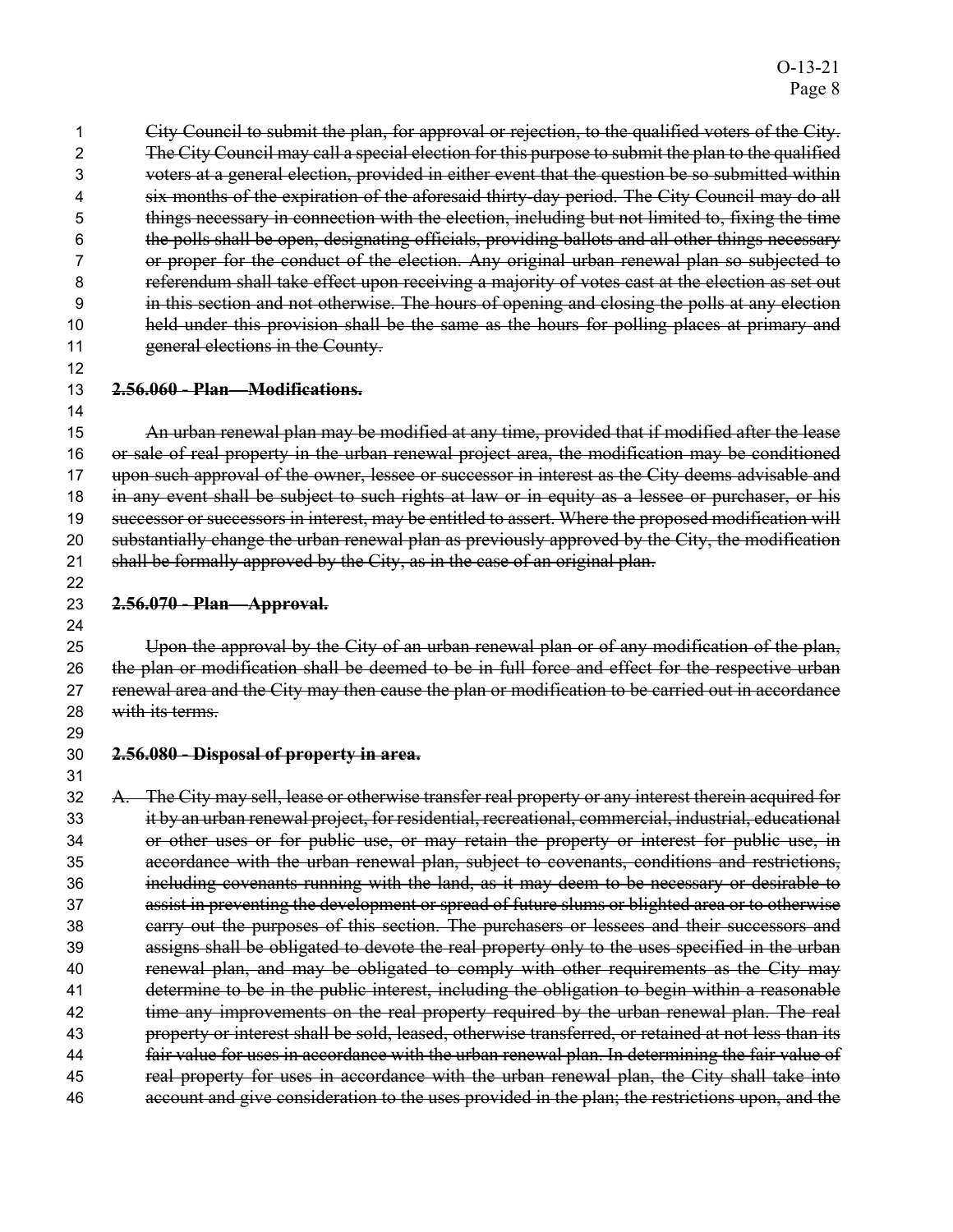covenants, conditions and obligations assumed by the purchaser or lessee or by the City retaining the property; and the objectives of such plan for the prevention of the recurrence of slum or blighted areas. The City, in any instrument of conveyance to a private purchaser or lessee, may provide that such purchaser or lessee shall be without power to sell, lease or otherwise transfer the real property without the prior written consent of the City until he has completed the construction of any or all improvements which he has obligated himself to construct thereon. Real property acquired by the City which, in accordance with the provisions of the urban renewal plan, is to be transferred, shall be transferred as rapidly as feasible in the public interest consistent with the carrying out of the provisions of the urban renewal plan. Any contract for the transfer and the urban renewal plan (or whatever part or parts of such 11 contract or plan as the City may determine) may be recorded in the land records of the County 12 in which the City is situated in such manner as to afford actual or constructive notice of the 13 contract or plan.

14 B. The City may dispose of real property in an urban renewal area to private persons only under reasonable competitive bidding procedures as it prescribes or as provided in this subsection. The City, by public notice by publication in a newspaper having a general circulation in the 17 community (not less than sixty days prior to the execution of any contract to sell, lease or 18 otherwise transfer real property and prior to the delivery of any instrument of conveyance with respect to the sale, lease or transfer, under the provisions of this section) may invite proposals from and make available all pertinent information to private redevelopers or any persons 21 interested in undertaking to redevelop or rehabilitate an urban renewal area, or any part of an urban renewal area. The notice shall identify the area, or portion thereof, and shall state that proposals shall be made by those interested within a specified period of not less than sixty days after the first date of publication of the notice, and that further information as is available may be obtained at an office as shall be designated in the notice. The City shall consider all redevelopment or rehabilitation proposals and the financial and legal ability of the persons making the proposals to carry them out, and may negotiate with any persons for proposals for 28 the purchase, lease or other transfer of any real property acquired by the City in the urban renewal area. The City may accept the proposal as it deems to be in the public interest and in furtherance of the purposes of this chapter. Thereafter, the City may execute and deliver contracts, deeds, leases and other instruments and take all steps necessary to effectuate the transfers.

C. The City temporarily may operate and maintain real property acquired by it in an urban renewal area for or in connection with an urban renewal project pending the disposition of the property as authorized in this chapter, without regard to the provisions of subsection A of this section, for those uses and purposes as may be deemed desirable even though not in conformity with the urban renewal plan.

D. Any instrument executed by the City and purporting to convey any right, title or interest in any property under this chapter conclusively shall be presumed to have been executed in compliance with the provisions of this chapter insofar as title or other interest of any bona fide purchaser, lessees or transferees of such property is concerned.

- 
- **2.56.090 Eminent domain.**
-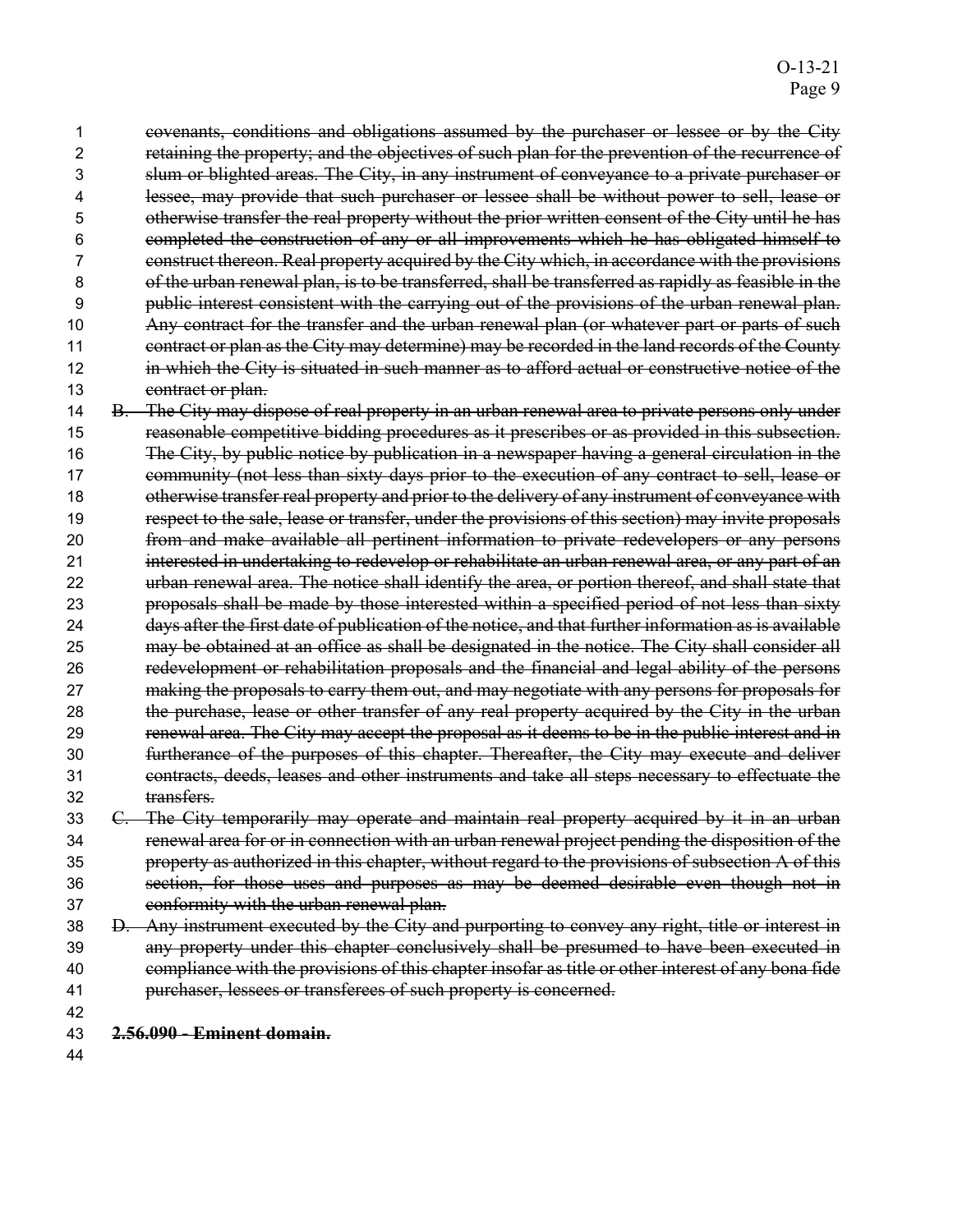Condemnation of land or property under the provisions of this chapter shall be in accordance 2 with the procedure provided in the Real Property Article of the Annotated Code of Maryland (1957 edition, as amended).

 

#### **2.56.100 - Encouragement of private enterprise.**

The City, to the greatest extent it determines to be feasible in carrying out the provisions of 8 this chapter, shall afford maximum opportunity, consistent with the sound needs of the City as a whole, to the rehabilitation or redevelopment of any urban renewal area by private enterprise. 10 The City shall give consideration to this objective in exercising its powers under this chapter.

### **2.56.110 - General obligation bonds.**

For the purpose of financing and carrying out an urban renewal project and related activities, the City, upon a two-thirds vote of the City Council, may issue and sell its general obligation 16 bonds. Any bonds issued by the City pursuant to this section shall be issued in the manner and 17 within the limitations prescribed by applicable law for the issuance and authorizations of general 18 obligation bonds by the City, and also within other limitations as shall be determined by the City. 

**2.56.120 - Revenue bonds.** 

22 A. Authority—Security. In addition to the authority conferred by Section 2.56.110, the City may issue revenue bonds to finance the undertaking of any urban renewal project and related activities, and also may issue refunding bonds for the payment or retirement of bonds previously issued by it. The bonds shall be made payable, as to both principal and interest, solely from the income, proceeds, revenues, and funds of the City derived from or held in 27 connection with its undertaking and carrying out of urban renewal projects under this chapter; provided, however, that payment of these bonds, both as to principal and interest, may be secured further by a pledge of any loan, grant or contribution from the Federal Government or other source, in aid of any urban renewal projects of the City under this chapter, and by a mortgage of any urban renewal projects, or any part of an urban renewal project, title to which 32 is in the City. In addition, the City may enter into an indenture of trust with any private banking institution of this state having trust powers and may make in the indenture of trust covenants and commitments as may be required by any purchaser for the adequate security of the bonds. B. Not Indebtedness. Bonds issued under this section do not constitute an indebtedness within 36 the meaning of any constitutional or statutory debt limitation or restriction, are not subject to 37 the provisions of any other law or charter relating to the authorization, issuance or sale of bonds, and specifically are exempted from the restrictions contained in Sections 9, 10 and 11 of Article 31 of the Annotated Code of Maryland (1957 edition, as amended). Bonds issued under the provisions of this section are issued for an essential public and governmental **purpose and, together with interest on the bonds and income from the bonds, are exempted** from all taxes. C. Form. Bonds issued under this section shall be authorized by resolution or ordinance of the

44 City Council and may be issued in one or more series and shall bear the date or dates, shall mature at the time or times, bear interest at the rate or rates, not exceeding six percent per annum, be in the denomination or denominations, be in a form either with or without coupon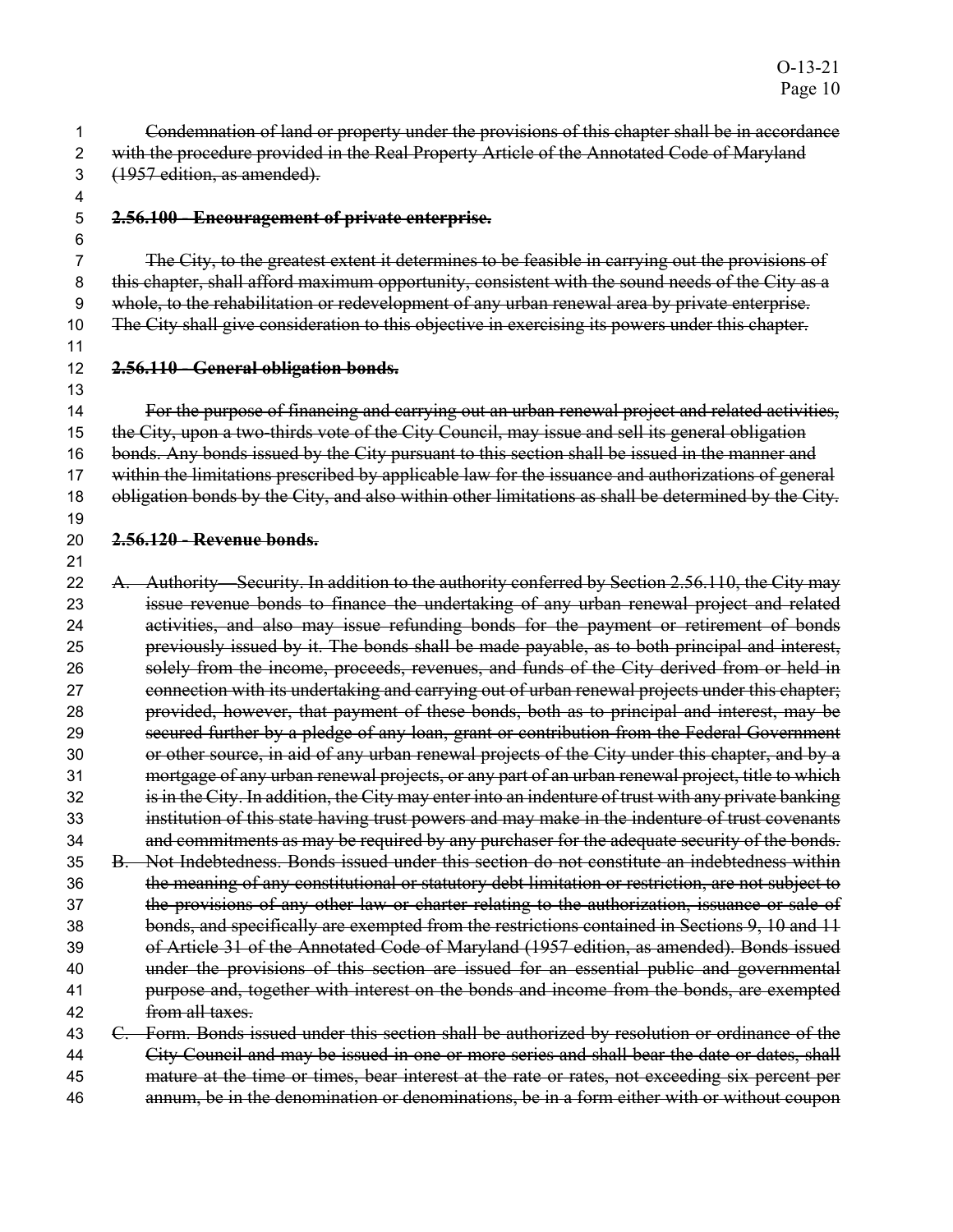or registered, carry conversion or registration privileges, have rank or priority, be executed in 2 a manner, be payable in a medium or payment, at the place or places, and be subject to terms of redemption (with or without premium), be secured in the manner, and have other characteristics, as may be provided by the resolution or trust indenture or mortgage issued pursuant thereto.

D. Sale. The bonds may be sold at not less than par at public sales held after notice published prior to the sale in a newspaper having a general circulation in the area in which the City is 8 located and in any other medium of publication as the City determines or may be exchanged for other bonds on the basis of par; provided, that the bonds may be sold to the Federal Government at private sale at not less than par, and in the event less than all of the authorized 11 principal amount of the bonds is sold to the Federal Government, the balance may be sold at 12 private sale at not less than par at an interest cost to the City of not to exceed the interest cost to the City of the portion of the bonds sold to the Federal Government.

14 E. Officials Negotiation. In case any of the public officials of the City whose signatures appear on any bonds or coupons issued under this chapter cease to be the officials before the delivery of such bond or, in the event any officials shall have become official after the date of issue 17 thereof, said bonds shall nevertheless be valid and binding obligations of the City in **accordance with their terms. Any provision of any law to the contrary notwithstanding, any** bonds issued pursuant to this chapter shall be fully negotiable.

- F. Conformity With Chapter. In any suit, action or proceeding involving the validity or enforceability of any bond issued under this chapter or the security therefor, any bond reciting 22 in substance that it has been issued by the City in connection with an urban renewal project, as defined in this chapter, conclusively shall be deemed to have been issued for that purpose and the project shall be conclusively deemed to have been planned, located and carried out in accordance with the provisions of this chapter.
- G. Authorized Investment. All banks, trust companies, bankers, savings banks and institutions, building and loan associations, savings and loan associations, investment companies and other persons carrying on a banking or investment business; all insurance companies, insurance associations, and other persons carrying on an insurance business, and all executors, administrators, curators, trustees, and other fiduciaries, may legally invest any sinking funds, 31 moneys or other funds belonging to them or within their control in any bonds or other obligations issued by the City pursuant to this chapter; provided, that the bonds and other obligations shall be secured by an agreement between the issuer and the Federal Government in which the issuer agrees to borrow from the Federal Government and the Federal Government agrees to lend to the issuer, prior to the maturity of the bonds or other obligations, moneys in an amount which (together with any other moneys irrevocably committed to the payment of principal and interest on the bonds or other obligations) will suffice to pay the principal of the bonds or other obligations with interest to maturity thereon, which moneys under the terms of the agreement are required to be used for the purpose of paying the principal of and the interest on the bonds or other obligations at their maturity. The bonds and other obligations shall be authorized security for all public deposits. It is the purpose of this section 42 to authorize any persons, political subdivisions and officers, public or private, to use any funds owned or controlled by them for the purchase of any these bonds or other obligations. Nothing contained in this section with regard to legal investments shall be construed as relieving any person of any duty of exercising reasonable care in selecting securities.
-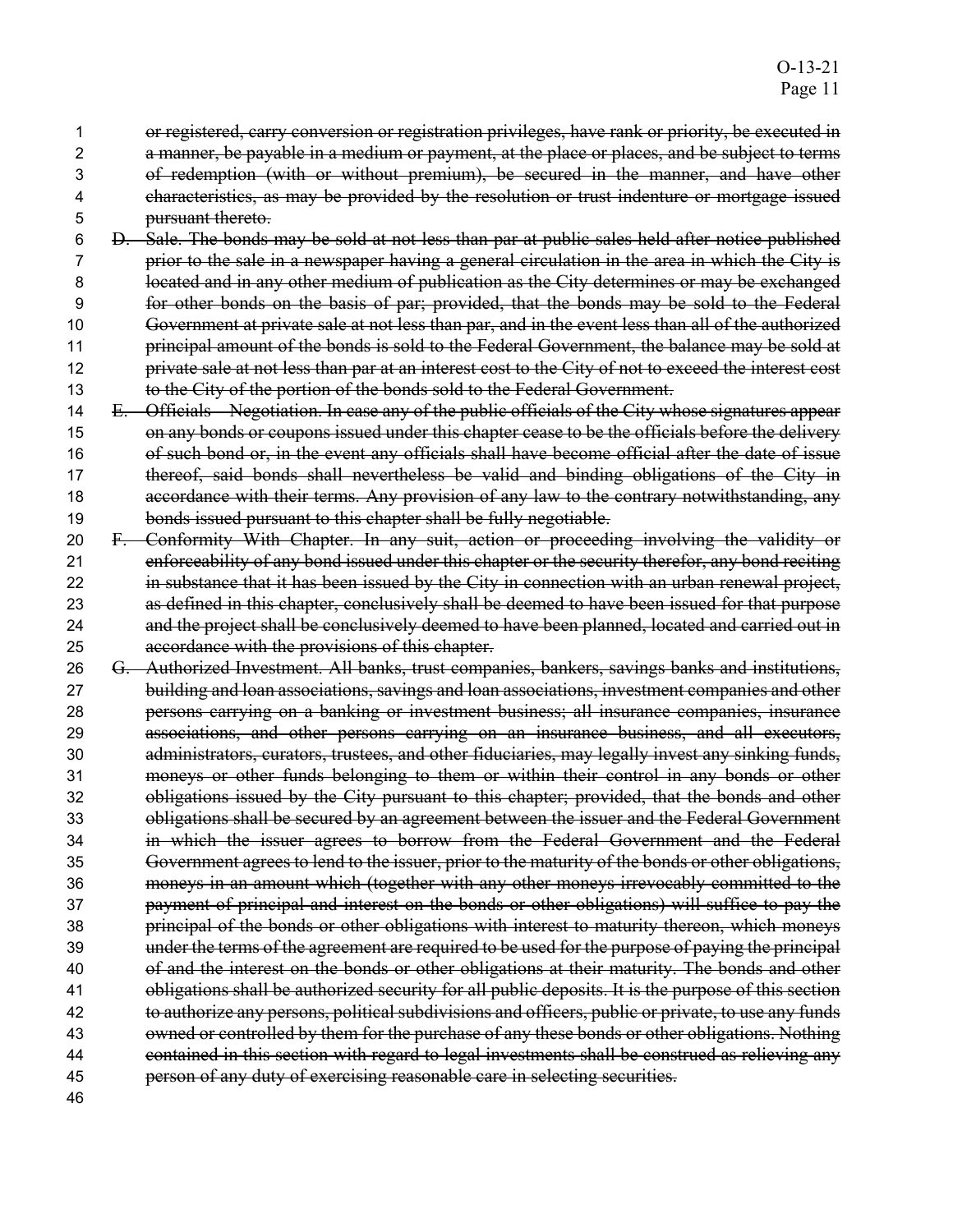### **Title 17 – BUILDINGS AND CONSTRUCTION**

**Chapter 17.28 - PLUMBING CODE** 

**17.28.090 - Permit—Fees—Schedule.** 

The charges for issuance of permits are the sum of a connection charge, a capital facility charge, a capital facility assessment charge and an installation charge. The charges shall be recommended to the City Council by the Director of Public Works and collected by the Director of Planning and Zoning. The schedule of fees shall be established by resolution of the City Council. A. Connection Charges. Connection charges for a one inch or less water service and four-inch sewer service shall be based on the City's cost of constructing the water and sewer service lines between the property line and main pipeline, including the cost of the water meter. There will be no connection charges for water services constructed by the applicant (all services greater than one inch and, when approved by the Director of Public Works, one inch or less) and for sewer services constructed by the applicant (all service greater 16 than four inches and, when approved by the Director of Public Works, four inches), but all costs associated with the construction of the connection between the property line and main pipeline, including the cost of the water meter, shall be the responsibility of the applicant.

- B. Capital Facility Charges. Capital facility charges shall be based on equivalent dwelling units (EDU). An EDU is two hundred fifty gallons per day. No less than one EDU shall be charged.
- 1. An individual residential dwelling unit is one EDU.
- 24 2. All other uses will be charged based on the number of EDUs. Determination of the number of EDUs is as follows:
- (a) By Director of Planning and Zoning. Whenever a charge is set based on EDUs, the property owner shall provide all information required by the Director of Planning and Zoning and the Director shall reasonably determine, based on that information and any other information that the Director deems appropriate, the number of EDUs for a property based on peak daily usage. If the Director of Public Works determines within a three-year period after the initial determination that the property owner provided materially inaccurate information, the Director shall re-determine the number of EDUs and the property owner shall be liable for the difference in any charge that is set based on EDUs.
- (b) By agreement.
- (1) In this section, "peaked average daily usage" means a number of gallons of water that is the product of the average daily water usage by a property owner during the highest actual usage billing cycle within a defined period times the peaking factor of 1.4.
- (2) If the Director of Public Works finds that new technology or other unique circumstances may significantly affect the determined peak daily usage, the Director may enter into an agreement with the property owner to recalculate the number of EDUs based on peaked average daily usage over a period of time determined by the Director. The agreement shall provide for refund of charges by the City if peaked average daily usage is less than eighty percent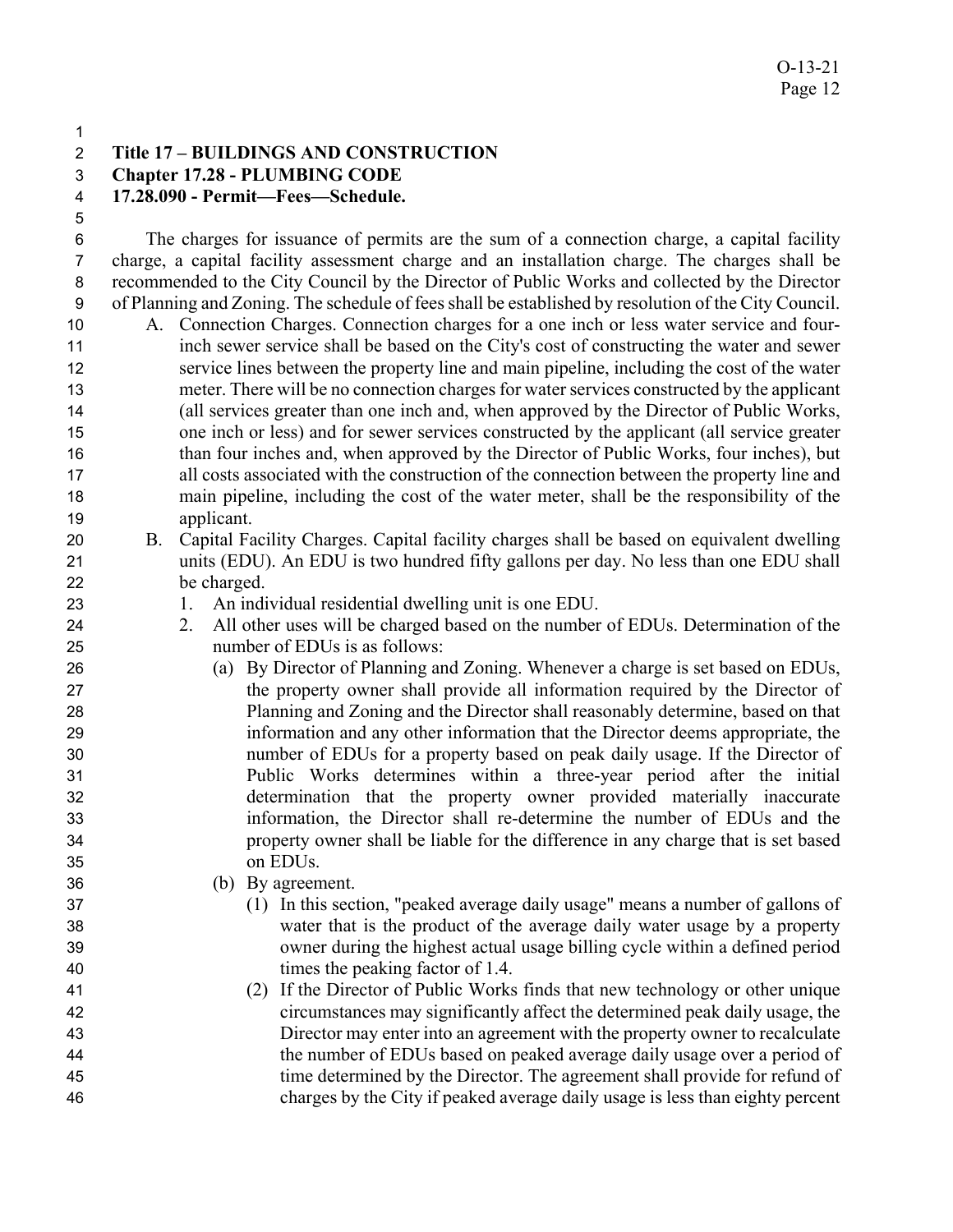| 1                |    | of determined peak daily usage and for payment of additional charges by                      |
|------------------|----|----------------------------------------------------------------------------------------------|
| $\overline{c}$   |    | the property owner if peaked average daily usage is more than one hundred                    |
| 3                |    | twenty percent of determined peak daily usage based on the recalculation.                    |
| 4                |    | The agreement shall include terms and conditions as determined by the                        |
| 5                |    | Director to protect the City's interest in receiving payment of all additional               |
| 6                |    | charges and to bind as necessary the property owner and any successor in                     |
| $\overline{7}$   |    | interest. If there is a change in use of the property during the time when the               |
| 8                |    | recalculation is being made, the agreement shall be null and void.                           |
| $\boldsymbol{9}$ |    | Industrial wastes of unusual strength or character may be assessed additional EDUs<br>3.     |
| 10               |    | as determined by the Director of Planning and Zoning or his or her designee may              |
| 11               |    | require pretreatment to remove heavy metals or other deleterious materials prior to          |
| 12               |    | discharge of the waste to the City sewer system.                                             |
| 13               |    | Combined commercial, industrial and institutional facilities' EDUs shall be<br>4.            |
| 14               |    | determined by summing the EDUs for the individual functional areas.                          |
| 15               |    | 5. A person who purchases a home in the urban renewal project area and who                   |
| 16               |    | previously resided in the home either as an owner or renter continuously for six             |
| 17               |    | months immediately prior to the acquisition of the home by the urban renewal                 |
| 18               |    | authority, is exempt from the payment of the capital facilities charge.                      |
| 19               |    | Capital facilities and capital facilities assessment charges shall be used exclusively<br>6. |
| 20               |    | to pay for either or both the capital improvements and retirement of bonds on the            |
| 21               |    | sewer systems and water systems or facilities and not to supplement user rates.              |
| 22               |    | When the use and occupancy of a structure is changed, the Director of Planning and<br>7.     |
| 23               |    | Zoning or his or her designee shall determine if the water consumption or sewage             |
| 24               |    | discharge has changed materially from the previous use. Any significant increase in          |
| 25               |    | usage or discharge may require assessment of capital facilities charges as outlined in       |
| 26               |    | this subsection.                                                                             |
| 27               |    | C. Capital Facility Assessment Charge. A capital facility assessment charge will continue to |
| 28               |    | be applied after December 19, 2011 for accounts with remaining capital facility              |
| 29               |    | assessment charge balances. For active permits prior to December 19, 2011, the current       |
| 30               |    | structure for capital facility assessment charges will continue to be in effect.             |
| 31               |    | D. Installation Charges.                                                                     |
| 32               |    | 1. Reinspection Fee. A fee as established by resolution of the City Council must be paid     |
| 33               |    | before another inspection is made, if, for the original inspection, one or more of the       |
| 34               |    | following occurred:                                                                          |
| 35               |    | Requesting party called for inspection, but work was not ready;<br>a.                        |
| 36               |    | b.<br>Requesting party was not on site;                                                      |
| 37               |    | Building was locked;<br>$c_{\cdot}$                                                          |
| 38               |    | Safety features not on site;<br>d.                                                           |
| 39               |    | Approved drawings not on site;<br>e.                                                         |
| 40               |    | f.<br>Permit card not posted and visible from fronting street.                               |
| 41               | Е. | State Road Opening or Tunneling. For any connection in which a state road must be            |
| 42               |    | opened or tunneled, the charges set out in this section for public sewer and water supply    |
| 43               |    | connections shall be increased by the additional cost of the work as estimated and           |
| 44               |    | approved by the Director of Planning and Zoning or his or her designee.                      |
| 45               | F. | Master Plumber and Gasfitter. Master plumbers who currently are registered in the City       |
| 46               |    | and who also are registered master gasfitters in the City shall be charged as established    |
|                  |    |                                                                                              |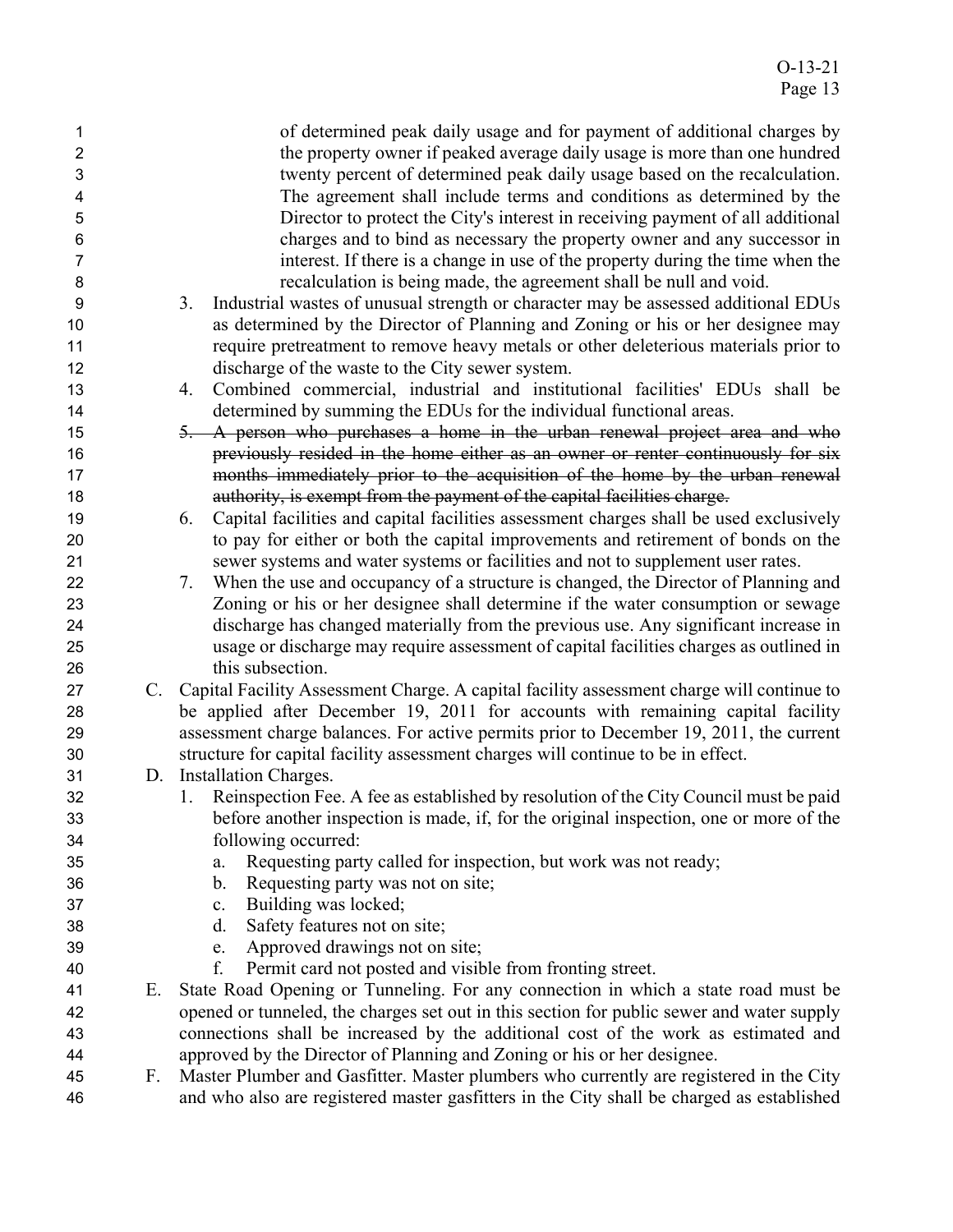### by resolution of the City Council for the additional gas connection for gas hot water heaters; otherwise, the gas connection for gas hot water heaters must be made by a registered master gasfitter at the regular rates.

- G. Sizes Not Shown. Charges for any sizes not shown in this section shall be determined by the Director of Planning and Zoning or his or her designee.
- 

# **Title 17 – BUILDINGS AND CONSTRUCTION**

### **Chapter 17.48 - NONRESIDENTIAL PROPERTY MAINTENANCE**

### **17.48.070 - Appearance of premises.**

The exterior of the premises and the condition of accessory structures shall be maintained so that the appearance of the premises and all buildings on the premises shall reflect a level of maintenance in keeping with the standards of the neighborhood or other higher standards as may 15 be adopted as part of a plan of urban renewal by the City, and so that the appearance of the premises and structures does not constitute a blighting factor for adjoining property owners or an element leading to the progressive deterioration and downgrading of the neighborhood with the accompanying diminution of property values, including the following:

- A. Storefronts. All storefronts shall be kept in good repair, painted where required and not constitute a safety hazard or nuisance. In the event repairs to a storefront become necessary, the repairs shall be made with the same or similar materials used in the construction of the store front in a manner as to permanently repair the damaged area or areas. Any cornice visible above a storefront shall be kept painted, where required, and in good repair.
- B. Awnings and Marquees. Any awning or marquee and its accompanying structural members which extend over any street, sidewalk or other portion of the premises shall be maintained in good repair and not constitute a nuisance or a safety hazard. In the event awnings or marquees are not properly maintained in accordance with this subsection, they, together with their supporting members, shall be removed. In the event awnings or marquees are made of cloth, plastic or of similar materials, the cloth or plastic where exposed to public view shall be maintained in good condition and shall not show evidence of excessive weathering, discoloration, ripping, tearing or other holes. Nothing in this subsection shall be construed to authorize any encroachment on streets, sidewalks or other parts of the public domain.
- 

**SECTION II: AND BE IT FURTHER ESTABLISHED AND ORDAINED BY THE ANNAPOLIS CITY COUNCIL** that, if any provision of this Ordinance or the application thereof to any person or circumstance is held invalid for any reason in a court of competent jurisdiction, the invalidity does not affect other provisions or any other application of this Ordinance that can

be given effect without the invalid provision or application, and for this purpose the provisions of this Ordinance are declared severable.

**SECTION III: AND BE IT FURTHER ESTABLISHED AND ORDAINED BY THE ANNAPOLIS CITY COUNCIL** this Ordinance shall be construed to apply only prospectively

- and may not be applied or interpreted to have any effect on urban renewal projects approved before
- the effective date of this Ordinance.